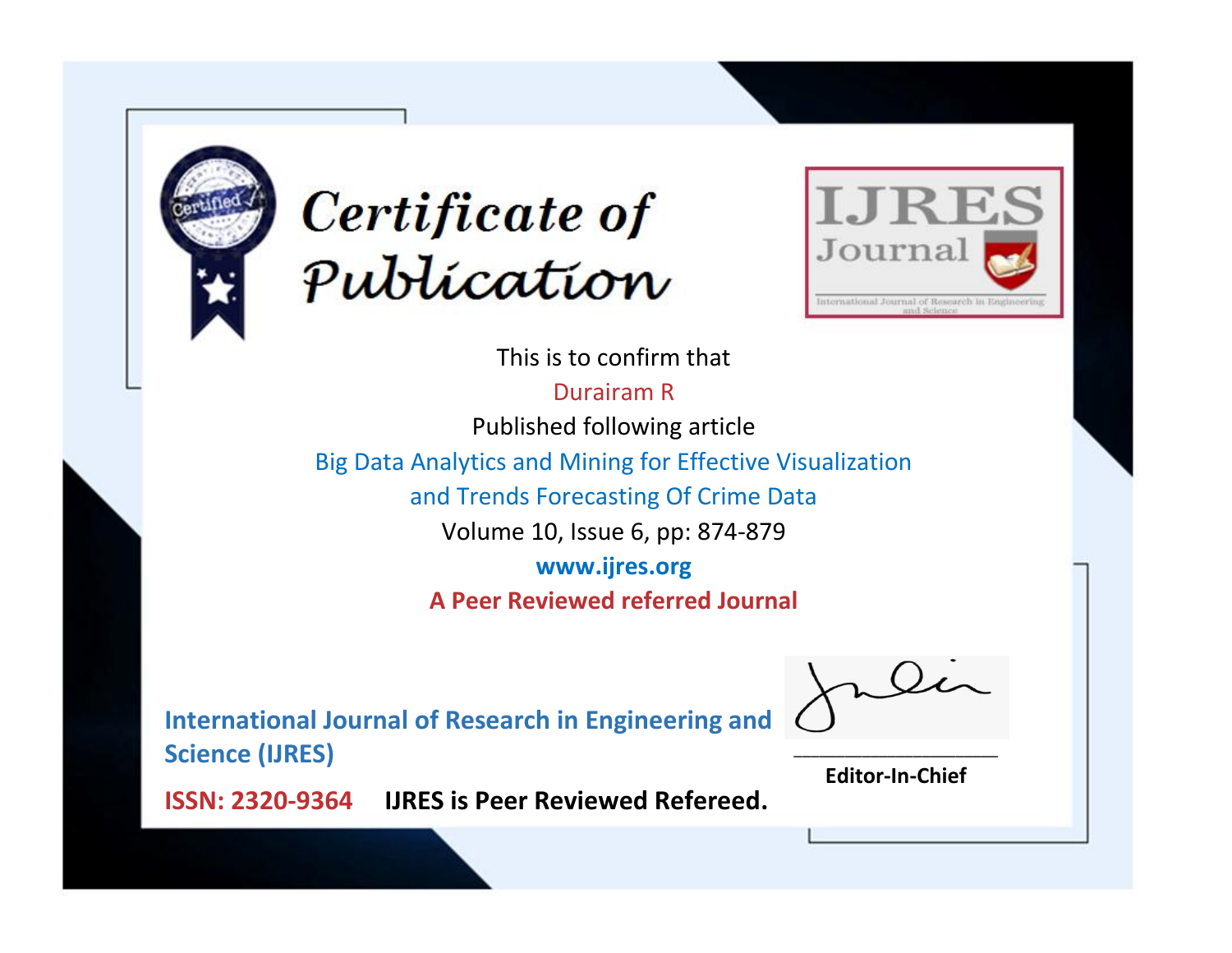



This is to confirm that Dineshkumar M Published following article Big Data Analytics and Mining for Effective Visualization and Trends Forecasting Of Crime Data Volume 10, Issue 6, pp: 874-879 **www.ijres.org A Peer Reviewed referred Journal**

**International Journal of Research in Engineering and Science (IJRES)**

\_\_\_\_\_\_\_\_\_\_\_\_\_\_\_\_\_\_\_\_\_\_\_\_ **Editor-In-Chief**

**Journal.**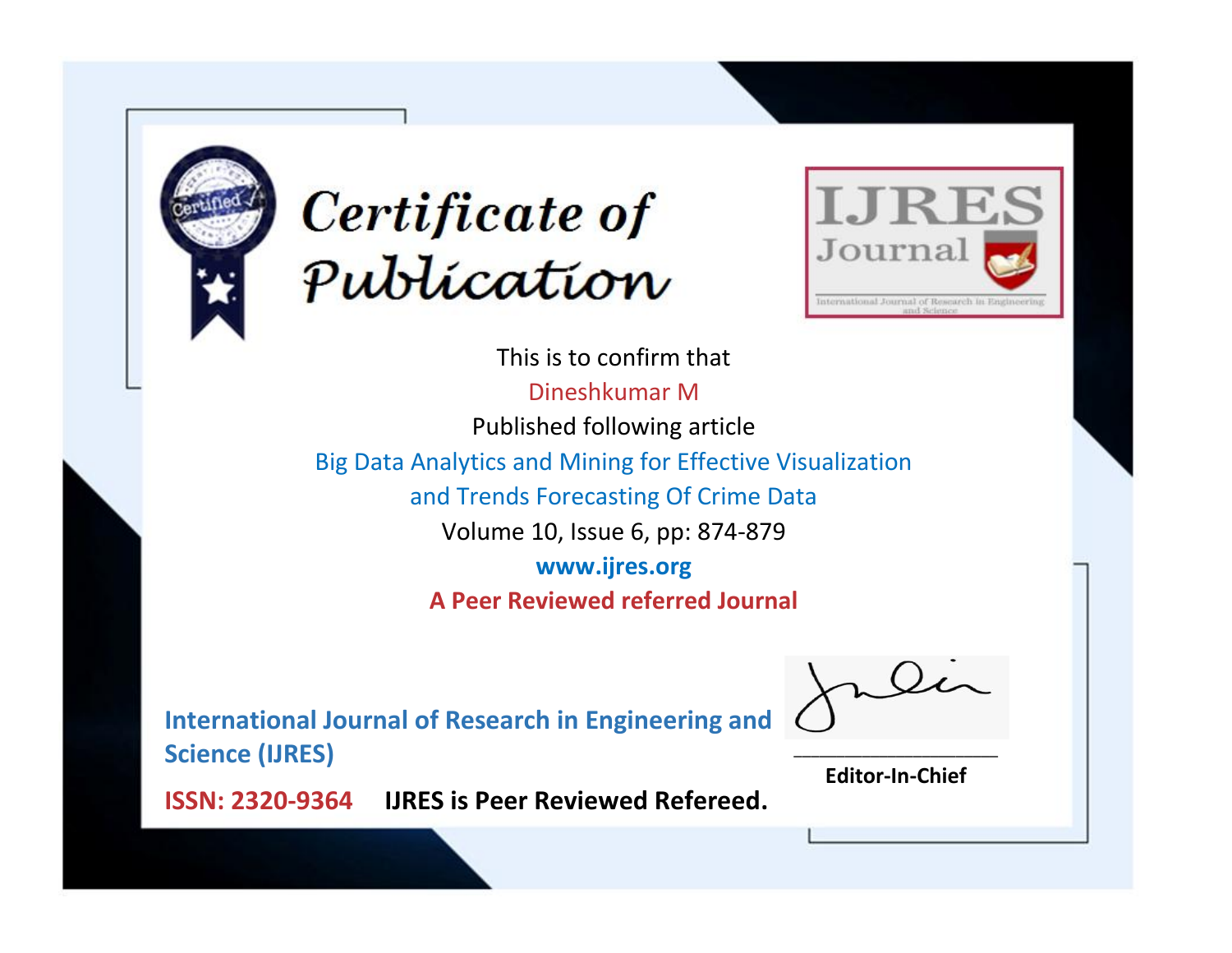



This is to confirm that

Gokul S

Published following article

Big Data Analytics and Mining for Effective Visualization

and Trends Forecasting Of Crime Data

Volume 10, Issue 6, pp: 874-879

**www.ijres.org**

**A Peer Reviewed referred Journal**

**International Journal of Research in Engineering and Science (IJRES)**

\_\_\_\_\_\_\_\_\_\_\_\_\_\_\_\_\_\_\_\_\_\_\_\_ **Editor-In-Chief**

**Journal.**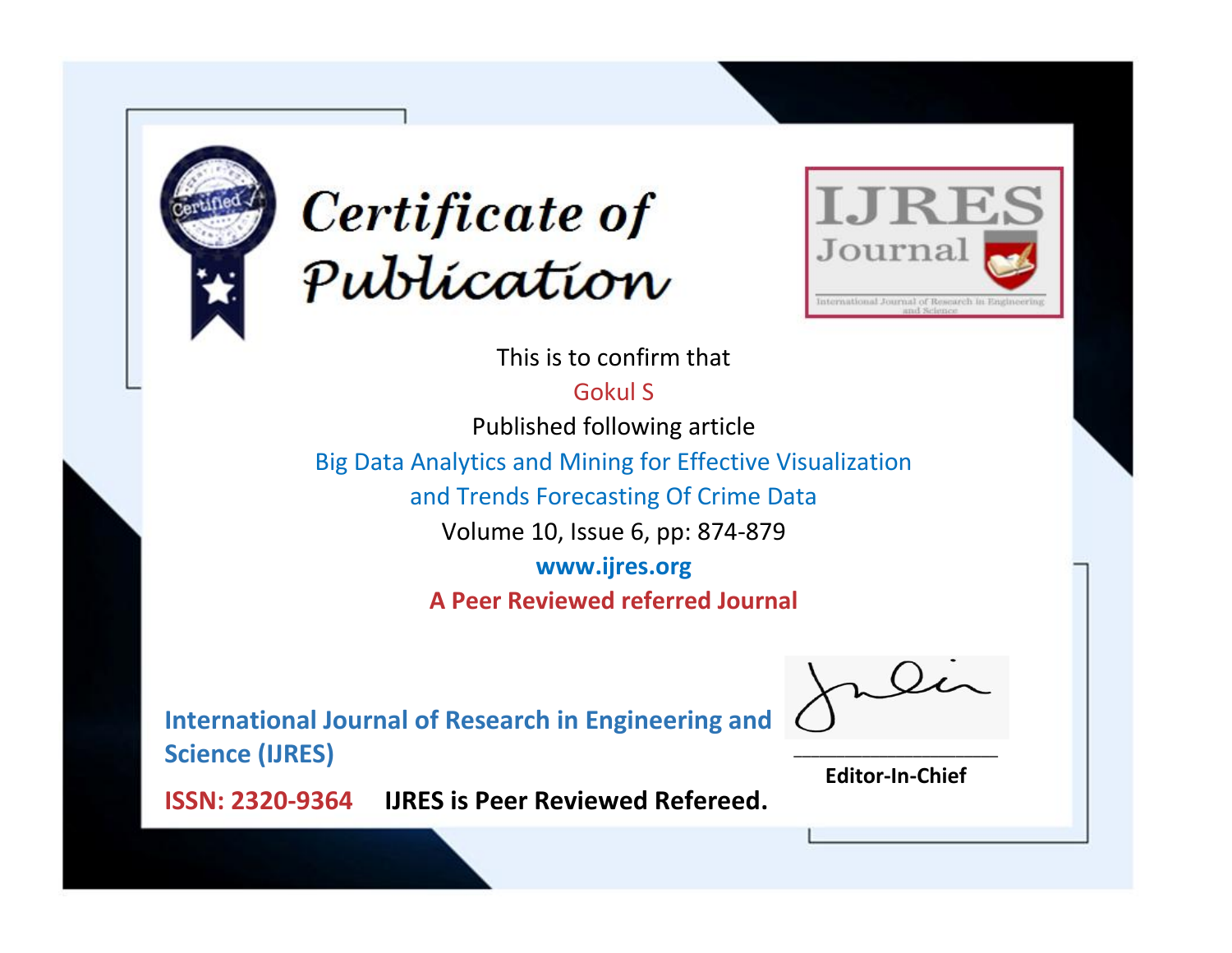



This is to confirm that

Arjun T

Published following article

Big Data Analytics and Mining for Effective Visualization

and Trends Forecasting Of Crime Data

Volume 10, Issue 6, pp: 874-879

**www.ijres.org**

**A Peer Reviewed referred Journal**

**International Journal of Research in Engineering and Science (IJRES)**

\_\_\_\_\_\_\_\_\_\_\_\_\_\_\_\_\_\_\_\_\_\_\_\_ **Editor-In-Chief**

**Journal.**